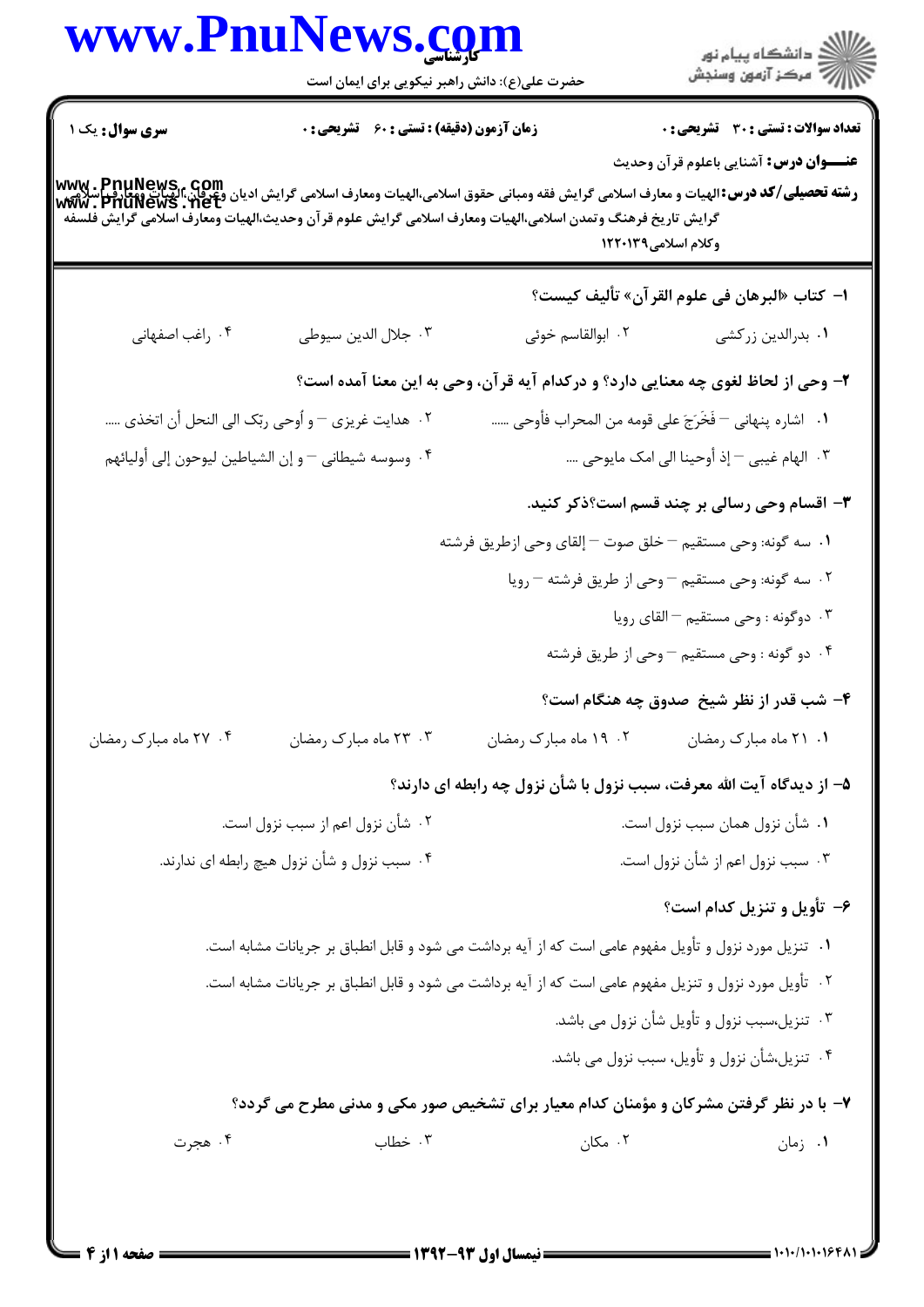|                        | حضرت علی(ع): دانش راهبر نیکویی برای ایمان است      |                                                                                                                                                                      | ِ دانشڪاه پيام نور<br>/√ مرڪز آزمون وسنڊش                                                     |
|------------------------|----------------------------------------------------|----------------------------------------------------------------------------------------------------------------------------------------------------------------------|-----------------------------------------------------------------------------------------------|
| <b>سری سوال : ۱ یک</b> | <b>زمان آزمون (دقیقه) : تستی : 60 ٪ تشریحی : 0</b> | www. PnuNews, com<br>  <b>وشته تحصیلی/کد درس:</b> الهیات و معارف اسلامی گرایش فقه ومبانی حقوق اسلامی،الهیات ومعارف اسلامی گرایش ان وی این این<br> www. PnuNews . net | <b>تعداد سوالات : تستی : 30 ٪ تشریحی : 0</b><br><b>عنـــوان درس:</b> آشنایی باعلوم قرآن وحدیث |
|                        |                                                    | گرايش تاريخ فرهنگ وتمدن اسلامي،الهيات ومعارف اسلامي گرايش علوم قر آن وحديث،الهيات ومعارف اسلامي گرايش فلسفه<br>وكلام اسلامى١٢٢٠١٣٩                                   |                                                                                               |
|                        |                                                    | ۸– از دیدگاه برهان الدین بن جعبری راههای شناخت سور مکی از مدنی کدام است؟                                                                                             |                                                                                               |
| ۰۴ سماعی و قیاسی       | ۰۳ مکان و مخاطب                                    | ۰۲ مخاطب و هجرت                                                                                                                                                      | ۰۱ مکان و زمان                                                                                |
|                        |                                                    | ۹– کدامیک از موارد ذیل از معانی کلمه«سوره» نمی باشد؟                                                                                                                 |                                                                                               |
| ۰۴ منظم                | ۰۳ ارتفاع                                          | ۰۲ پاره ی چیزی                                                                                                                                                       | ٠١ ديوار بلند                                                                                 |
|                        |                                                    |                                                                                                                                                                      | ۰۱- در سبع المثانی،«مثانی» یعنی چه؟                                                           |
| ۰۴ قابل استفاده        | ٠٣ قابل تكرار                                      | ٠٢ قابل گشايش                                                                                                                                                        | ٠١ قابل خواندن                                                                                |
|                        |                                                    | 11- تعریف«سوره هایی که فواصل آیات آن کوتاه است» با کدامین گروه مناسب است؟                                                                                            |                                                                                               |
| ۰۴ سبع مثاني           | ۰۳ سبع طوال                                        | ۰۲ مفصّلات                                                                                                                                                           | ۰۱ حوامیم                                                                                     |
|                        |                                                    | ۱۲- نخستین اقدام زید برای جمع آوری قرآن چه بود؟                                                                                                                      |                                                                                               |
|                        | ۰۲ درخواست کتب یهودیان جهت مقابله بود.             | ٠١ درخواست عنوان مصحف براى قرآن جمع شده بود.                                                                                                                         |                                                                                               |
|                        | ۰۴ درخواست تشکیل شورای شش نفره بود.                | ۰۳ درخواست أنچه از أيات نزد مردم به صورت نوشته بود.                                                                                                                  |                                                                                               |
|                        |                                                    | 13- «مصحف عبدالله بن مسعود و مصحف ابی بن کعب و مصحف ابوموسی اشعری و مصحف مقداد بن اسود به ترتیب مرجع و                                                               | مورد توجه مردم کدام شهر بود.» ؟                                                               |
|                        | ۰۲ اهل کوفه - مدينه - بصره - دمشق.                 |                                                                                                                                                                      | ۰۱ اهل کوفه - بصره - دمشق - مدينه.                                                            |
|                        | ۰۴ بصره-اهل کوفه - مدینه - دمشق.                   |                                                                                                                                                                      | ۰۳ بصره - مدينه - اهل كوفه - دمشق.                                                            |
|                        |                                                    | ۱۴- عثمان بعد از رایزنی، اسامی چهار تن از خواص را برای جمع آوری قرآن مطرح کرد، آنان چه کسانی بودند؟                                                                  |                                                                                               |
|                        |                                                    | ٠١ زيد بن ثابت - سعيد بن عاص - عبدالرحمان بن حارث- عبداله بن زبير.                                                                                                   |                                                                                               |
|                        |                                                    | ٢. زيد بن ثابت - حذيفه بن يمان - ابوموسى اشعرى-  معاذ بن جبل.                                                                                                        |                                                                                               |
|                        |                                                    | ٠٣ زيد بن ثابت - حذيفه بن يمان - معاذ بن جبل- عبدالرحمان بن حارث.                                                                                                    |                                                                                               |
|                        |                                                    | ۰۴ زید بن ثابت - سعید بن عاص - ابوموسی اشعری- عبداله بن زبیر.                                                                                                        |                                                                                               |
|                        |                                                    | 1۵– کدام مورد از مشخصات کلی مصحف های عثمانی نمی باشد؟                                                                                                                |                                                                                               |
|                        | ۰۲ ترتیب سوره ها                                   |                                                                                                                                                                      | ٠١ تقسيم اجزاءواحزاب قران                                                                     |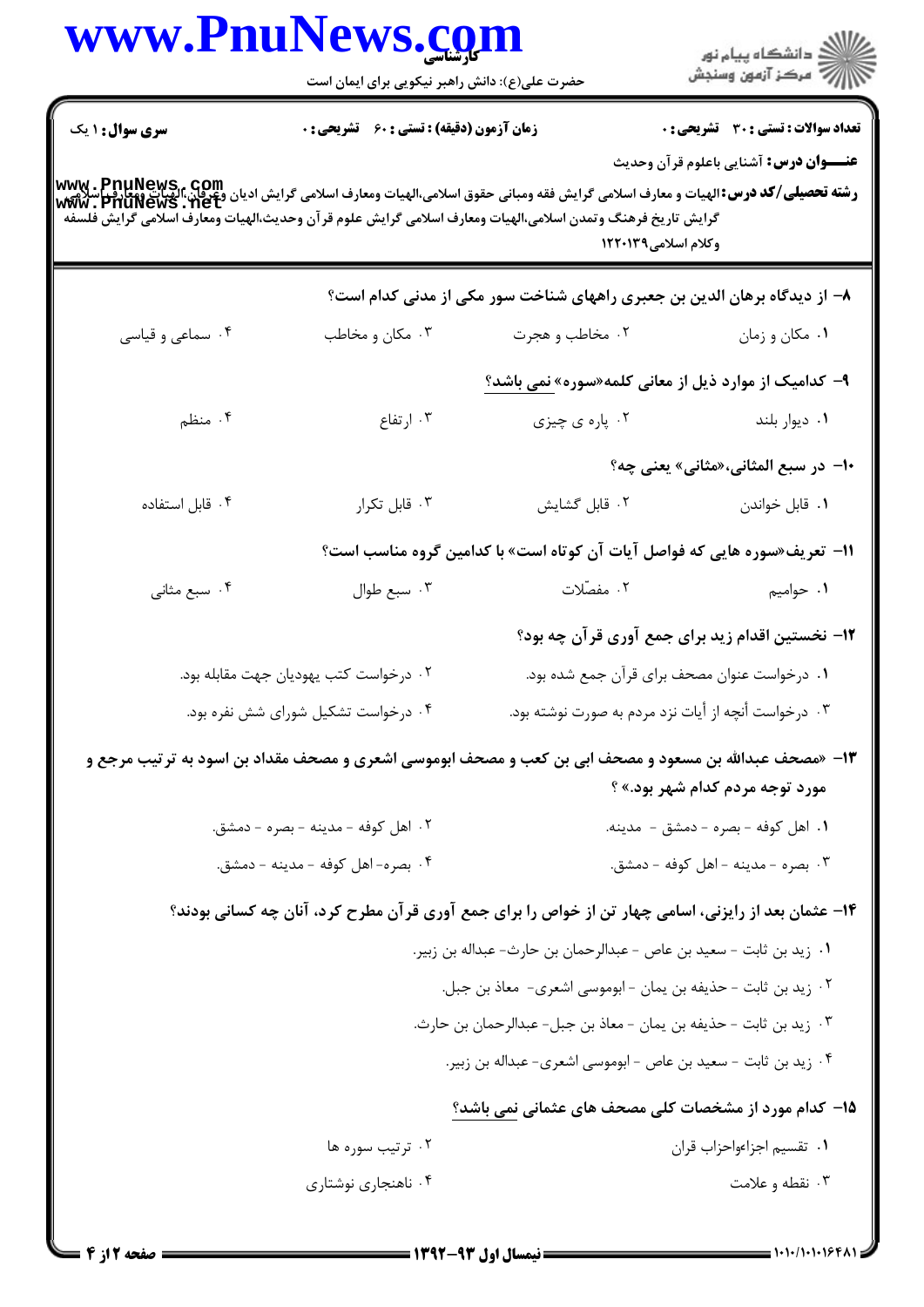|                | www.PnuNews.com                                                                                                                                                                                                                                                                                    |                                                                             | ِ<br>∭ دانشڪاه پيام نور<br>∭ مرڪز آزمون وسنڊش    |  |
|----------------|----------------------------------------------------------------------------------------------------------------------------------------------------------------------------------------------------------------------------------------------------------------------------------------------------|-----------------------------------------------------------------------------|--------------------------------------------------|--|
|                | حضرت علی(ع): دانش راهبر نیکویی برای ایمان است                                                                                                                                                                                                                                                      |                                                                             |                                                  |  |
| سری سوال: ۱ یک | <b>زمان آزمون (دقیقه) : تستی : 60 ٪ تشریحی : 0</b>                                                                                                                                                                                                                                                 |                                                                             | <b>تعداد سوالات : تستی : 30 ٪ تشریحی : 0</b>     |  |
|                |                                                                                                                                                                                                                                                                                                    |                                                                             | <b>عنـــوان درس:</b> آشنایی باعلوم قرآن وحدیث    |  |
|                | www . PnuNews , com<br> و <b>شته تحصیلی/کد درس:</b> الهیات و معارف اسلامی گرایش فقه ومبانی حقوق اسلامی،الهیات ومعارف اسلامی گرایش ادیان وعوادی،الهیات ومعارف<br> www . PnuNews . net<br>گرايش تاريخ فرهنگ وتمدن اسلامي،الهيات ومعارف اسلامي گرايش علوم قرآن وحديث،الهيات ومعارف اسلامي گرايش فلسفه |                                                                             |                                                  |  |
|                |                                                                                                                                                                                                                                                                                                    | وكلام اسلامى١٢٢٠١٣٩                                                         |                                                  |  |
|                |                                                                                                                                                                                                                                                                                                    |                                                                             | ۱۶– کدام مورد از عوامل اختلاف قرائات نیست؟       |  |
|                | ۰۲ بي نقطه بودن حروف                                                                                                                                                                                                                                                                               |                                                                             | ۰۱ ابتدایی بودن خط عربی                          |  |
|                | ۰۴ نگارش با جوهر مشکی                                                                                                                                                                                                                                                                              |                                                                             | ۰۳ نبودن الف در کلمات                            |  |
|                |                                                                                                                                                                                                                                                                                                    |                                                                             | ۱۷– چند نفر از قراء سبعه ایرانی الاصل هستند؟     |  |
| ۰۴ شش نفر      | ۰۳ سه نفر                                                                                                                                                                                                                                                                                          | ۰۲ پنج نفر                                                                  | ۰۱ جهار نفر                                      |  |
|                | <b>۱۸</b> – کدام مورد از موارد ذیل، از شروط  تشخیص قرائت صحیح متواتر نمی باشد؟                                                                                                                                                                                                                     |                                                                             |                                                  |  |
|                | ٢. موافقت با فصيح ترين قواعد عرب.                                                                                                                                                                                                                                                                  |                                                                             | ٠١ موافقت با ثبت مصحف هاى موجود.                 |  |
|                | ۰۴ موافقت با موارد پذیرش از سوی بزرگان.                                                                                                                                                                                                                                                            |                                                                             | ۰۳ موافقت با اصول ثابت شريعت و احكام.            |  |
|                |                                                                                                                                                                                                                                                                                                    |                                                                             | ۱۹- کدام مورد از موارد شروط نسخ <u>نمی</u> باشد؟ |  |
|                | ۰۲ عدم تنافی میان ناسخ و منسوخ.                                                                                                                                                                                                                                                                    | ۰۱ در محدوده احکام شرعی بودن.                                               |                                                  |  |
|                | ۰۴ عدم محدودیت زمان برای منسوخ.                                                                                                                                                                                                                                                                    |                                                                             | ۰۳ موضوع در نسخ تبدیل نشود.                      |  |
|                |                                                                                                                                                                                                                                                                                                    |                                                                             | <b>۲۰</b> کدام کلمه به معنای«پیشگیری» است؟       |  |
| ۰۴ تأويل       | ۰۳ شَبه                                                                                                                                                                                                                                                                                            | ۰۲ ځکم                                                                      | ٠١ نسخ                                           |  |
|                |                                                                                                                                                                                                                                                                                                    |                                                                             | <b>٢١</b> - «اشغال مكان» با كدام مورد يكسان است؟ |  |
| ۰۴ تحیّز       | ۰۳ تناسخ                                                                                                                                                                                                                                                                                           | ۰۲ تأخير                                                                    | ۰۱ تأويل                                         |  |
|                |                                                                                                                                                                                                                                                                                                    | <b>۲۲-</b> گاهی بر سر حرف شرط «لام موطئه» می آید تا:                        |                                                  |  |
|                |                                                                                                                                                                                                                                                                                                    | ۰۱ دلالت کند که جمله متأخر جواب قسم است و نه جزای شرط.                      |                                                  |  |
|                |                                                                                                                                                                                                                                                                                                    | ۰۲ دلالت کند که جمله متأخر جزای شرط است و نه جواب قسم.                      |                                                  |  |
|                |                                                                                                                                                                                                                                                                                                    | ۰۳ دلالت کند که جمله متأخر جواب کلمه «لو»در تقدیر است و نه جزای شرط.        |                                                  |  |
|                |                                                                                                                                                                                                                                                                                                    | ۰۴ دلالت کند که جمله متأخرجواب کلمه «لو»در تقدیر است و نه  جواب قسم.        |                                                  |  |
|                |                                                                                                                                                                                                                                                                                                    | <b>۲۳</b> - چه کسی گفته است: تمثیل دارای سه ویژگی مبالغه، بیان و ایجاز است؟ |                                                  |  |
| ۰۴ ابن عقيل    | ۰۳ ابن رشد                                                                                                                                                                                                                                                                                         | ۰۲ ابن اثیر                                                                 | ۰۱ ابن عربي                                      |  |